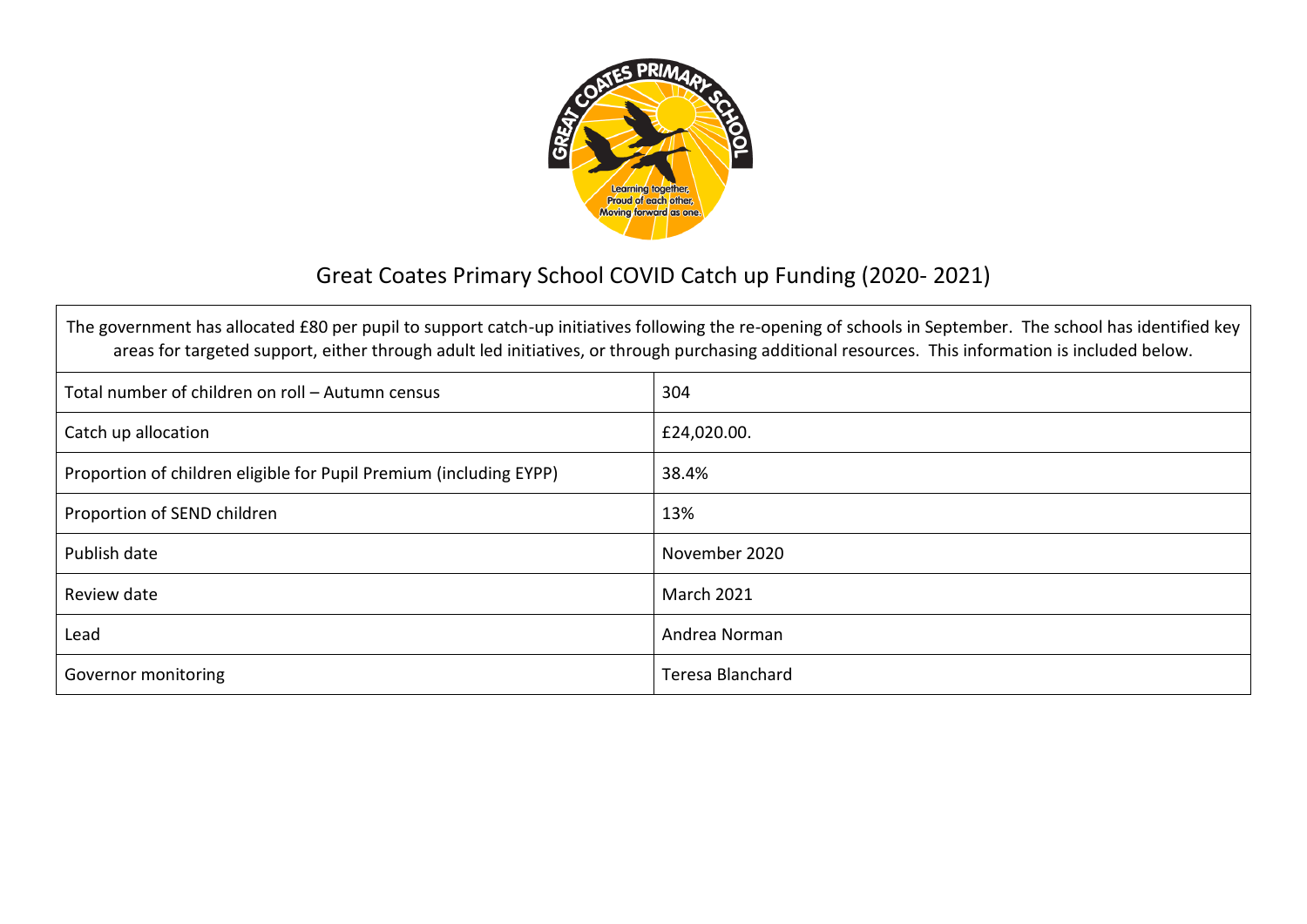## Priority areas for catch up funding

Priority 1

Reading catch up for all KS1 and Ks2 Pupils

Priority 2

Filling gaps in knowledge and skills in mathematics, especially number

Priority 3

Pupil well-being, including learning behaviours, home learning and attendance

Priority 4

Communication and language skills across the whole school, including nursery

Priority 5

To support SEN children with their learning, especially filling gaps from missed learning. Especially those in UKS2 to ensure they have basic literacy and maths skills ready for secondary school.

| Catch up funding initiatives                                                                                                                                                 |                                                                                                                                                                  |                                                       |                                                                                                                                                          |                                                                                                                                                         |  |  |  |
|------------------------------------------------------------------------------------------------------------------------------------------------------------------------------|------------------------------------------------------------------------------------------------------------------------------------------------------------------|-------------------------------------------------------|----------------------------------------------------------------------------------------------------------------------------------------------------------|---------------------------------------------------------------------------------------------------------------------------------------------------------|--|--|--|
| <b>Priority 1</b>                                                                                                                                                            |                                                                                                                                                                  |                                                       |                                                                                                                                                          |                                                                                                                                                         |  |  |  |
| Precise actions                                                                                                                                                              | <b>Expected outcome</b>                                                                                                                                          | Finance /<br>resources                                | Monitoring                                                                                                                                               | Impact over time                                                                                                                                        |  |  |  |
| 1.1<br>Check the children's current reading age and level.<br>Correlate with previous data and their target. Identify,<br>from this, which children need additional support. | Correct children will be<br>targeted for intervention                                                                                                            | Teacher time<br>Pira testing                          | Assessment leader /<br>literacy leader.<br>Teachers to update<br>assessments 4x a year<br>Pupil progress meetings<br>Feed progress in to SLT<br>and Govs | Children who have fallen<br>behind and are at risk of not<br>achieving their target will be<br>back on track.<br>This could take as long as 2<br>years. |  |  |  |
| 1.2<br>Introduce paired reading from year 1-6.                                                                                                                               | Children will become fluent<br>readers and are better able<br>to access a range of texts.<br>Their reading confidence<br>and enjoyment of books<br>will improve. | <b>Big Cat Reading</b><br>books<br>Staff meeting (LD) |                                                                                                                                                          |                                                                                                                                                         |  |  |  |
| 1.3<br>Rapid reading intervention set up and implemented in<br>KS <sub>2</sub>                                                                                               | Targeted children will<br>make rapid progress in<br>reading                                                                                                      | £1500 books<br>£2000 Ta hours                         |                                                                                                                                                          |                                                                                                                                                         |  |  |  |
| 1.4                                                                                                                                                                          | Engagement with home<br>reading will improve and as<br>result children will be more                                                                              | New reading<br>scheme and<br>supporting books         |                                                                                                                                                          |                                                                                                                                                         |  |  |  |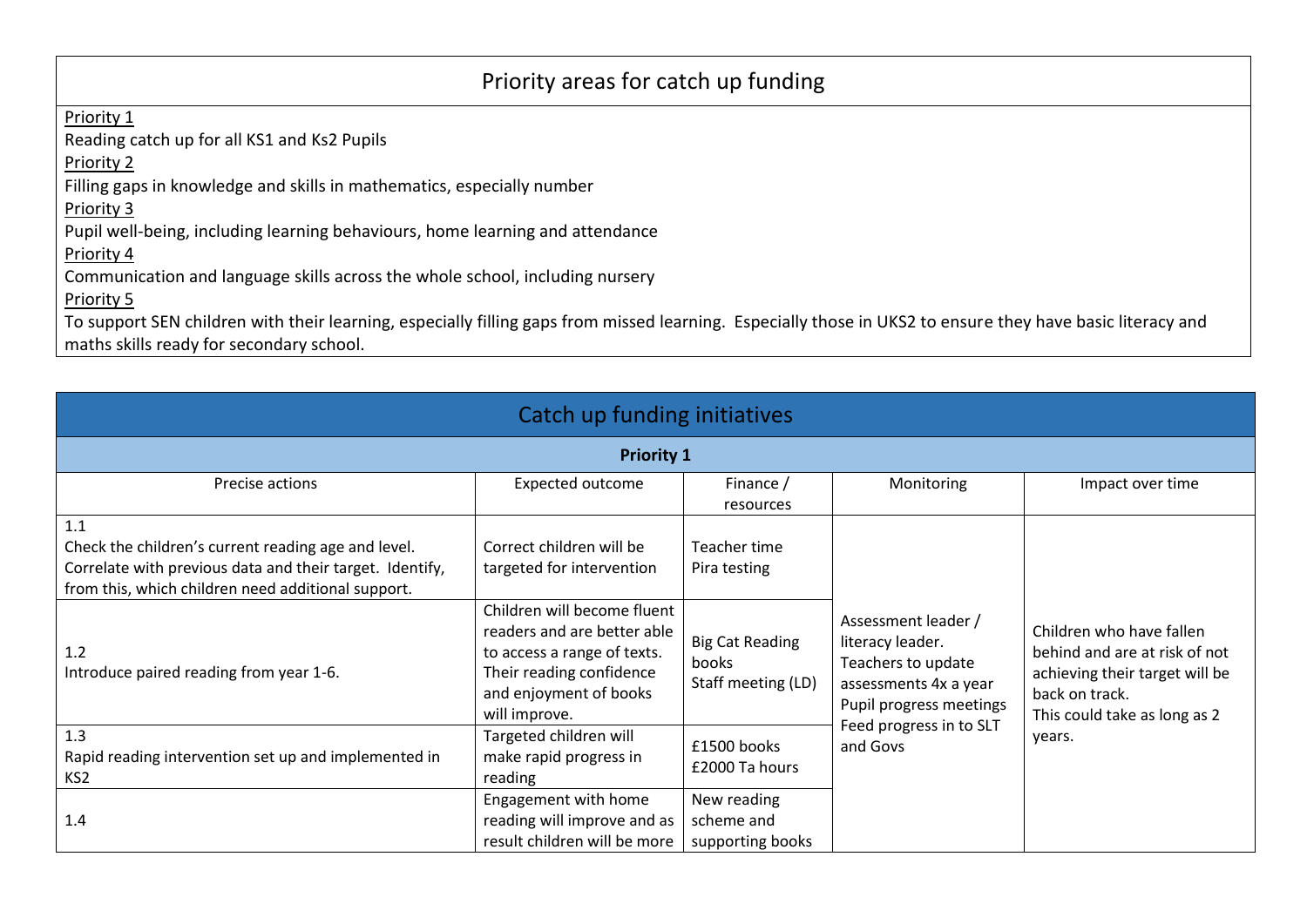| New whole school reading scheme to be purchased,<br>including 'real books' for the older and / or more capable<br>readers.                                                                                                                                                                        | fluent and confident<br>readers.                                                                                                                                       | £7500                                                                  |                                                                                                                                |                                                                                                                                                                                |  |  |
|---------------------------------------------------------------------------------------------------------------------------------------------------------------------------------------------------------------------------------------------------------------------------------------------------|------------------------------------------------------------------------------------------------------------------------------------------------------------------------|------------------------------------------------------------------------|--------------------------------------------------------------------------------------------------------------------------------|--------------------------------------------------------------------------------------------------------------------------------------------------------------------------------|--|--|
| 1.5<br>Targeted reading books for SEND pupils who are now to<br>mature to read the books of younger children                                                                                                                                                                                      | Confidence and well-being<br>of SEN readers.                                                                                                                           | £1500                                                                  |                                                                                                                                |                                                                                                                                                                                |  |  |
| <b>Priority 2</b>                                                                                                                                                                                                                                                                                 |                                                                                                                                                                        |                                                                        |                                                                                                                                |                                                                                                                                                                                |  |  |
| 2.1<br>Assess the gaps in basic number skill. Correlate with<br>previous data and their target. Identify, from this, which<br>children need additional support.                                                                                                                                   | Correct children will be<br>targeted for intervention                                                                                                                  |                                                                        | Assessment leader /                                                                                                            |                                                                                                                                                                                |  |  |
| 2.2<br>Implement regular target interventions focusing on basic<br>number skills, including times tables in year 3/4.                                                                                                                                                                             | Children will have instant<br>recall of times tables                                                                                                                   | £2500 for<br>equipment /<br>resources,<br>£3000 TA hours               | Maths leader.<br>Teachers to update<br>assessments 4x a year<br>Pupil progress meetings<br>Feed progress in to SLT<br>and Govs | Children who have fallen<br>behind and are at risk of not<br>achieving their target will be<br>back on track.<br>This could take as long as 2<br>years.                        |  |  |
| 2.3<br>Source CPD for teachers from White Rose to support<br>children applying their knowledge-depth.                                                                                                                                                                                             | <b>Teaching of Maths will</b><br>improve further. (It is<br>already 100% good across<br>school, but there will be<br>increased challenge for all<br>pupils in lessons) | £500                                                                   |                                                                                                                                |                                                                                                                                                                                |  |  |
| <b>Priority 3</b>                                                                                                                                                                                                                                                                                 |                                                                                                                                                                        |                                                                        |                                                                                                                                |                                                                                                                                                                                |  |  |
| 3.1<br>Establish expectations for behaviour in class-class<br>charters. Focus on how we treat each other.                                                                                                                                                                                         | Children will settle back<br>into school routines and<br>systems well after periods<br>of closure or isolation                                                         |                                                                        |                                                                                                                                | The 'well-being' of the school<br>community will be restored;<br>Happy safe children<br>Good relationships<br>Behaviour in school is<br>good<br>Supportive systems in<br>place |  |  |
| 3.2<br>Regular communication with parents about 'what to do<br>if' Share government and LA information with them.<br>Include positive and upbeat messages about school, not<br>just COVID. Reassure them about safety. Identify those<br>at risk of anxiety and support where can, including EWO. | Parents will be confident<br>about sending children to<br>school and will know what<br>to do and where to seek<br>advice.                                              | Associated costs<br>already accounted<br>for in school<br>budget (EWO) | AHT and HT<br>Staff will keep registers<br>up to date. Admin will<br>inform SLT of ant arising<br>issues.                      | Relationships between school<br>and parents will remain strong<br>and the expected drop in<br>attendance will be as small as<br>possible.                                      |  |  |